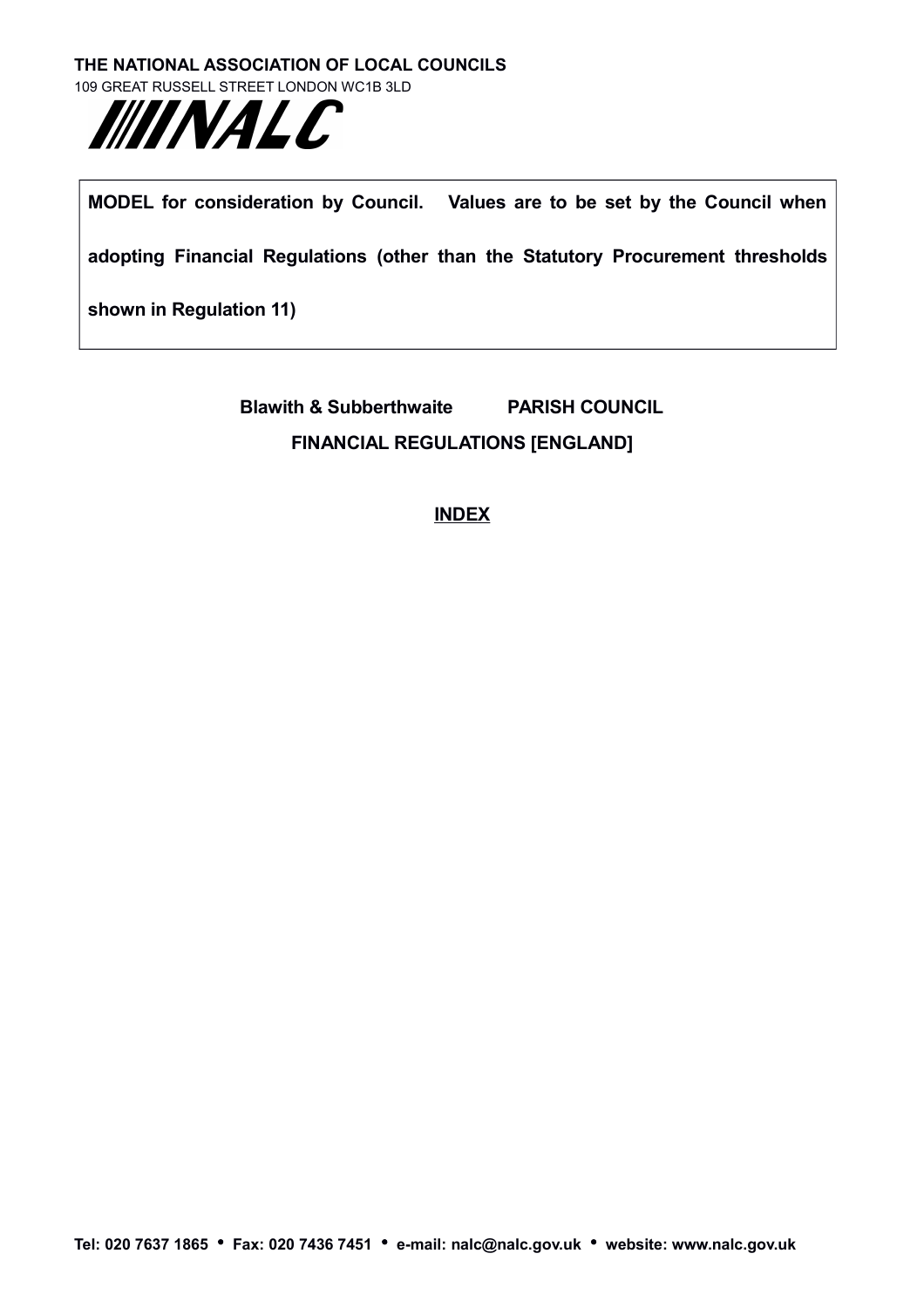These Financial Regulations were adopted by the Council at its Meeting held on April 2016

## **1. GENERAL**

- 1.1. These financial regulations govern the conduct of financial management by the council and may only be amended or varied by resolution of the council. Financial regulations are one of the council's three governing policy documents providing procedural guidance for members and officers. Financial regulations must be observed in conjunction with the council's standing orders<sup>[1](#page-1-0)</sup> and any individual financial regulations relating to contracts.
- 1.2. The council is responsible in law for ensuring that its financial management is adequate and effective and that the council has a sound system of internal control which facilitates the effective exercise of the council's functions, including arrangements for the management of risk.
- 1.3. The council's accounting control systems must include measures:
	- for the timely production of accounts;
	- that provide for the safe and efficient safeguarding of public money;
	- to prevent and detect inaccuracy and fraud; and
	- identifying the duties of officers.
- 1.4. These financial regulations demonstrate how the council meets these responsibilities and requirements.
- 1.5. At least once a year, prior to approving the Annual Governance Statement, the council must review the effectiveness of its system of internal control which shall be in accordance with proper practices.
- 1.6. Deliberate or wilful breach of these Regulations by an employee may give rise to disciplinary proceedings.
- 1.7. Members of Council are expected to follow the instructions within these Regulations and not to entice employees to breach them. Failure to follow instructions within these Regulations brings the office of councillor into disrepute.
- 1.8. The Responsible Financial Officer (RFO) holds a statutory office to be appointed by the council. [The Clerk has been appointed as RFO for this council and these regulations will apply accordingly.]
- 1.9. The RFO;

<span id="page-1-0"></span><sup>1</sup> Model standing orders for councils are available in Local Councils Explained © 2013 National Association of Local Councils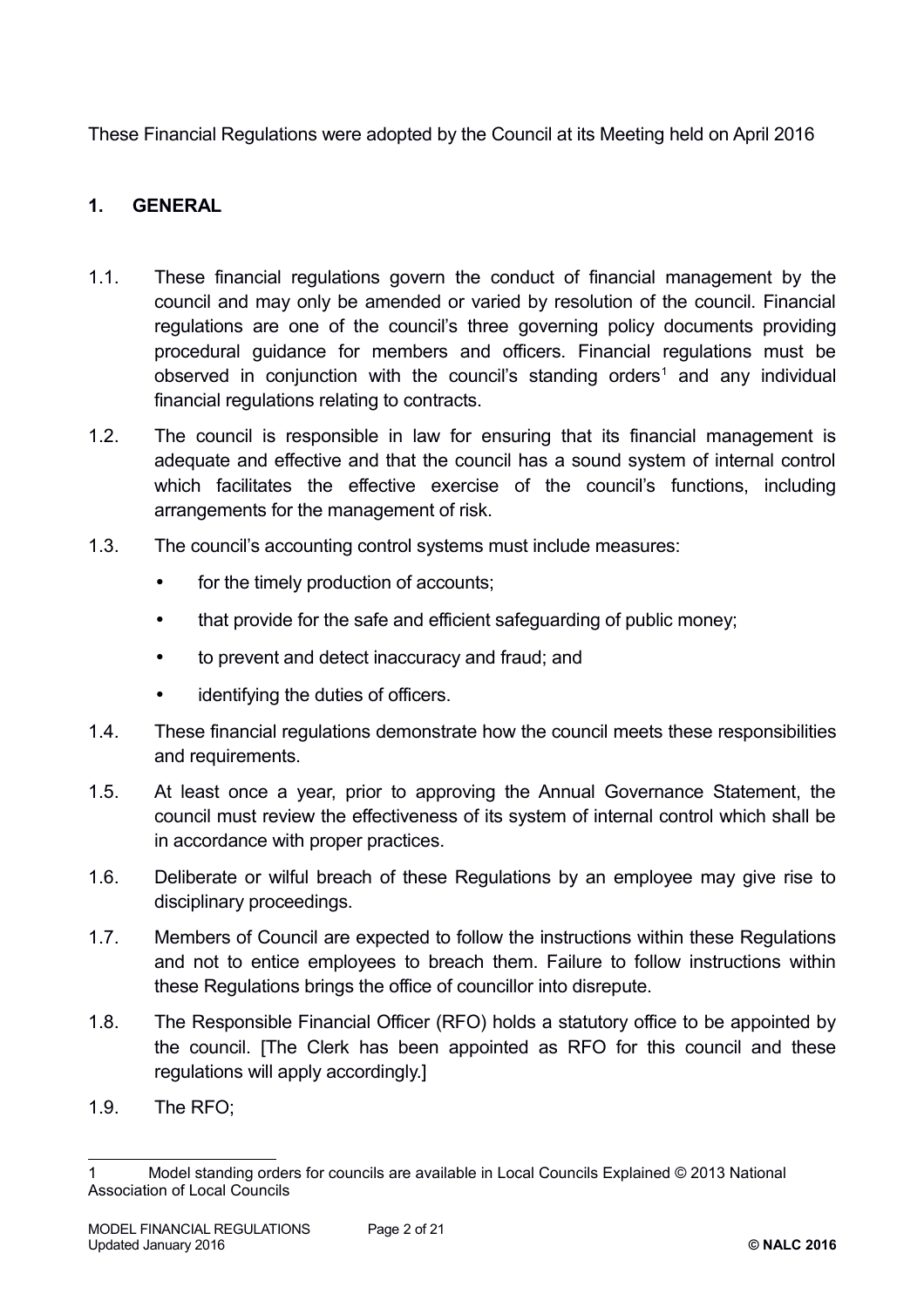- acts under the policy direction of the council;
- administers the council's financial affairs in accordance with all Acts, Regulations and proper practices;
- determines on behalf of the council its accounting records and accounting control systems;
- ensures the accounting control systems are observed;
- maintains the accounting records of the council up to date in accordance with proper practices;
- assists the council to secure economy, efficiency and effectiveness in the use of its resources; and
- produces financial management information as required by the council.
- 1.10. The accounting records determined by the RFO shall be sufficient to show and explain the council's transactions and to enable the RFO to ensure that any income and expenditure account and statement of balances, or record of receipts and payments and additional information, as the case may be, or management information prepared for the council from time to time comply with the Accounts and Audit Regulations.
- 1.11. The accounting records determined by the RFO shall in particular contain:
	- entries from day to day of all sums of money received and expended by the council and the matters to which the income and expenditure or receipts and payments account relate;
	- a record of the assets and liabilities of the council; and
	- wherever relevant, a record of the council's income and expenditure in relation to claims made, or to be made, for any contribution, grant or subsidy.
- 1.12. The accounting control systems determined by the RFO shall include:
	- procedures to ensure that the financial transactions of the council are recorded as soon as reasonably practicable and as accurately and reasonably as possible;
	- procedures to enable the prevention and detection of inaccuracies and fraud and the ability to reconstruct any lost records;
	- identification of the duties of officers dealing with financial transactions and division of responsibilities of those officers in relation to significant transactions;
	- procedures to ensure that uncollectable amounts, including any bad debts are not submitted to the council for approval to be written off except with the approval of the RFO and that the approvals are shown in the accounting records; and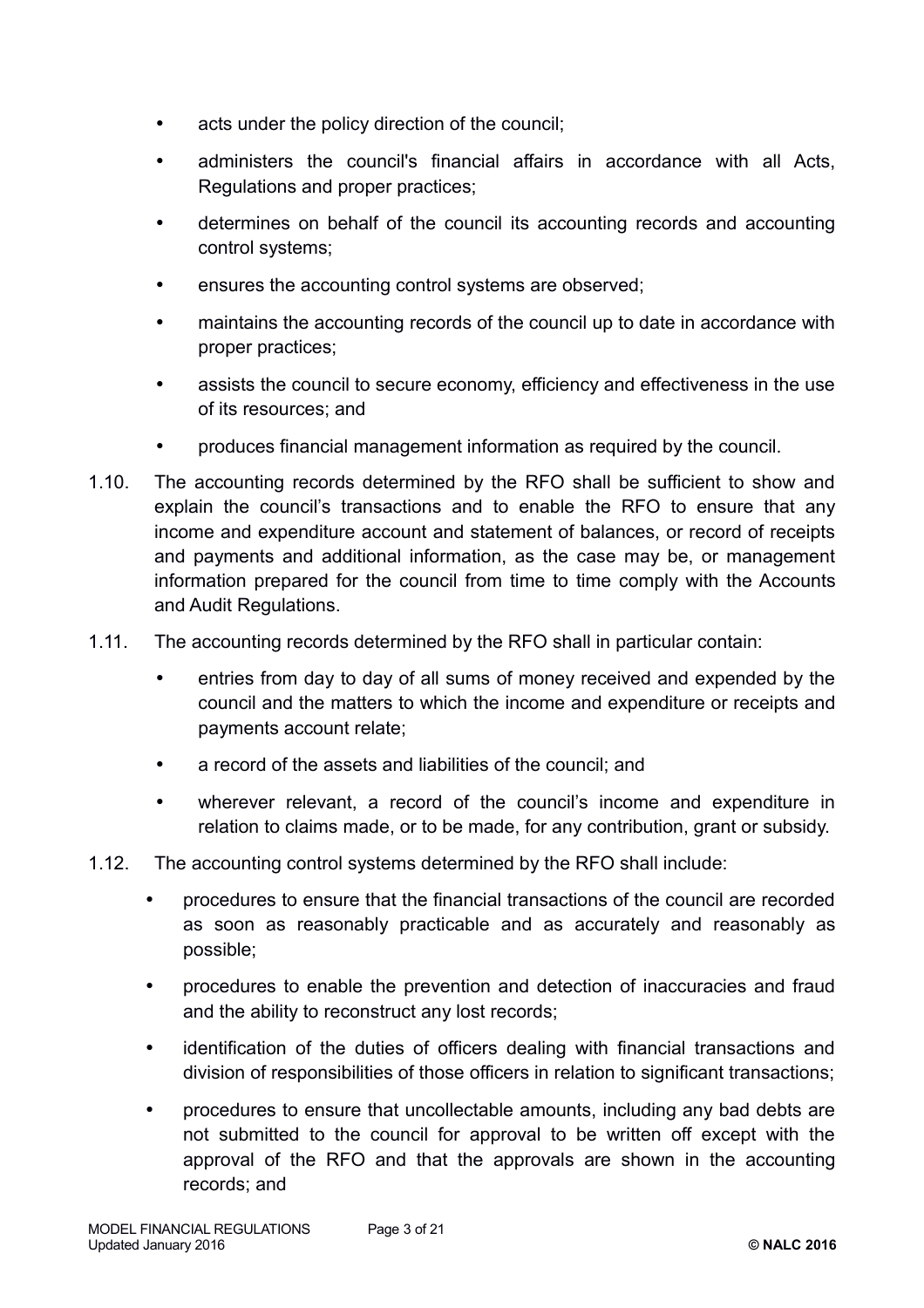- measures to ensure that risk is properly managed.
- 1.13. The council is not empowered by these Regulations or otherwise to delegate certain specified decisions. In particular any decision regarding:
	- setting the final budget or the precept (council tax requirement);
	- approving accounting statements;
	- approving an annual governance statement;
	- borrowing;
	- writing off bad debts;
	- declaring eligibility for the General Power of Competence; and
	- addressing recommendations in any report from the internal or external auditors,

shall be a matter for the full council only.

- 1.14. In addition the council must:
	- determine and keep under regular review the bank mandate for all council bank accounts;
	- approve any grant or a single commitment in excess of [£5,000]; and
	- in respect of the annual salary for any employee have regard to recommendations about annual salaries of employees made by the relevant committee in accordance with its terms of reference.
- 1.15. In these financial regulations, references to the Accounts and Audit Regulations or 'the regulations' shall mean the regulations issued under the provisions of section 27 of the Audit Commission Act 1998, or any superseding legislation, and then in force unless otherwise specified.

In these financial regulations the term 'proper practice' or 'proper practices' shall refer to guidance issued in *Governance and Accountability for Local Councils - a Practitioners' Guide (England)* issued by the Joint Practitioners Advisory Group (JPAG), available from the websites of NALC and the Society for Local Council Clerks (SLCC).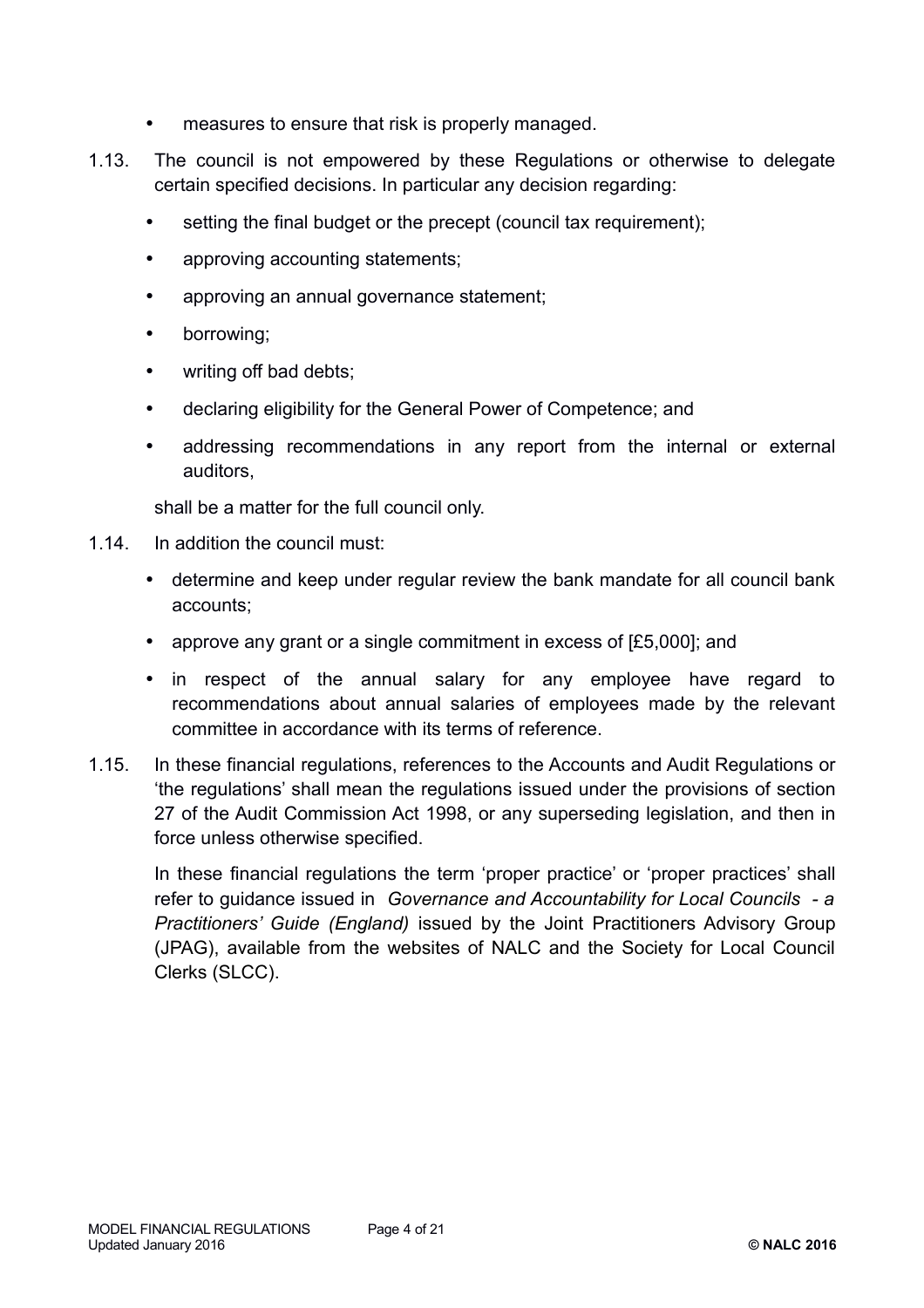# **2. ACCOUNTING AND AUDIT (INTERNAL AND EXTERNAL)**

- 2.1. All accounting procedures and financial records of the council shall be determined by the RFO in accordance with the Accounts and Audit Regulations, appropriate guidance and proper practices.
- 2.2. On a regular basis, at least once in each quarter, and at each financial year end, a member other than the Chairman for a cheque signatoryl shall be appointed to verify bank reconciliations (for all accounts) produced by the RFO. The member shall sign the reconciliations and the original bank statements (or similar document) as evidence of verification. This activity shall on conclusion be reported, including any exceptions, to and noted by the council [Finance Committee].
- 2.3. The RFO shall complete the annual statement of accounts, annual report, and any related documents of the council contained in the Annual Return (as specified in proper practices) as soon as practicable after the end of the financial year and having certified the accounts shall submit them and report thereon to the council within the timescales set by the Accounts and Audit Regulations.
- 2.4. The council shall ensure that there is an adequate and effective system of internal audit of its accounting records, and of its system of internal control in accordance with proper practices. Any officer or member of the council shall make available such documents and records as appear to the council to be necessary for the purpose of the audit and shall, as directed by the council, supply the RFO, internal auditor, or external auditor with such information and explanation as the council considers necessary for that purpose.
- 2.5. The internal auditor shall be appointed by and shall carry out the work in relation to internal controls required by the council in accordance with proper practices.
- 2.6. The internal auditor shall:
	- be competent and independent of the financial operations of the council;
	- report to council in writing, or in person, on a regular basis with a minimum of one annual written report during each financial year;
	- to demonstrate competence, objectivity and independence, be free from any actual or perceived conflicts of interest, including those arising from family relationships; and
	- have no involvement in the financial decision making, management or control of the council.
- 2.7. Internal or external auditors may not under any circumstances:
	- perform any operational duties for the council;
	- initiate or approve accounting transactions; or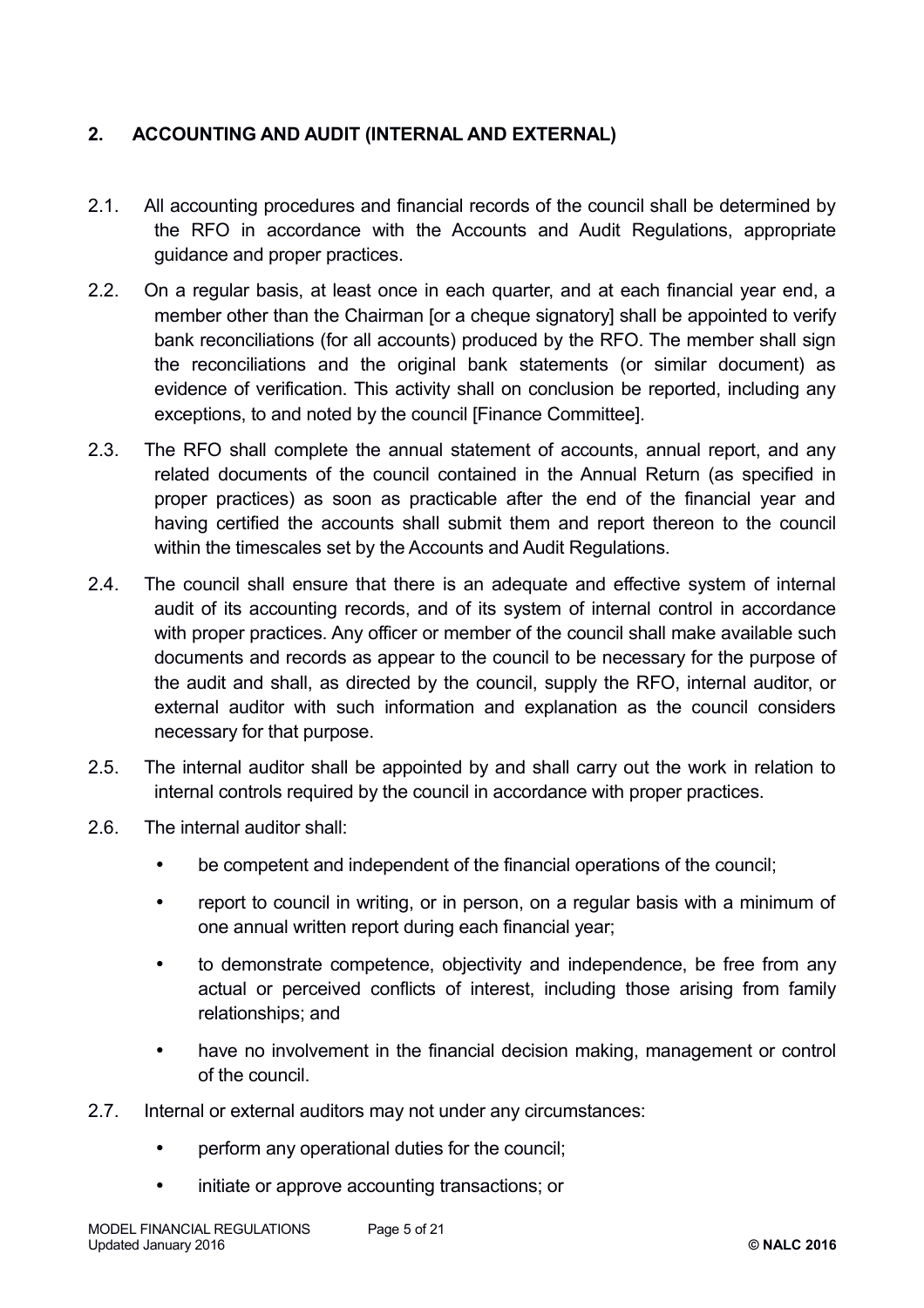- direct the activities of any council employee, except to the extent that such employees have been appropriately assigned to assist the internal auditor.
- 2.8. For the avoidance of doubt, in relation to internal audit the terms 'independent' and 'independence' shall have the same meaning as is described in proper practices.
- 2.9. The RFO shall make arrangements for the exercise of electors' rights in relation to the accounts including the opportunity to inspect the accounts, books, and vouchers and display or publish any notices and statements of account required by Audit Commission Act 1998, or any superseding legislation, and the Accounts and Audit Regulations.
- 2.10. The RFO shall, without undue delay, bring to the attention of all councillors any correspondence or report from internal or external auditors.

### **3. ANNUAL ESTIMATES (BUDGET) AND FORWARD PLANNING**

- 3.1. [Each committee (if any) shall review its three year forecast of revenue and capital receipts and payments. Having regard to the forecast, it shall thereafter formulate and submit proposals for the following financial year to the council not later than the end of [November] each year including any proposals for revising the forecast].
- 3.2. The RFO must each year, by no later than [month], prepare detailed estimates of all receipts and payments including the use of reserves and all sources of funding for the following financial year in the form of a budget to be considered by the [relevant committee and the] council.
- 3.3. The council shall consider annual budget proposals in relation to the council's three year forecast of revenue and capital receipts and payments including recommendations for the use of reserves and sources of funding and update the forecast accordingly.
- 3.4. The council shall fix the precept (council tax requirement), and relevant basic amount of council tax to be levied for the ensuing financial year not later than by the end of January each year. The RFO shall issue the precept to the billing authority and shall supply each member with a copy of the approved annual budget.
- 3.5. The approved annual budget shall form the basis of financial control for the ensuing year.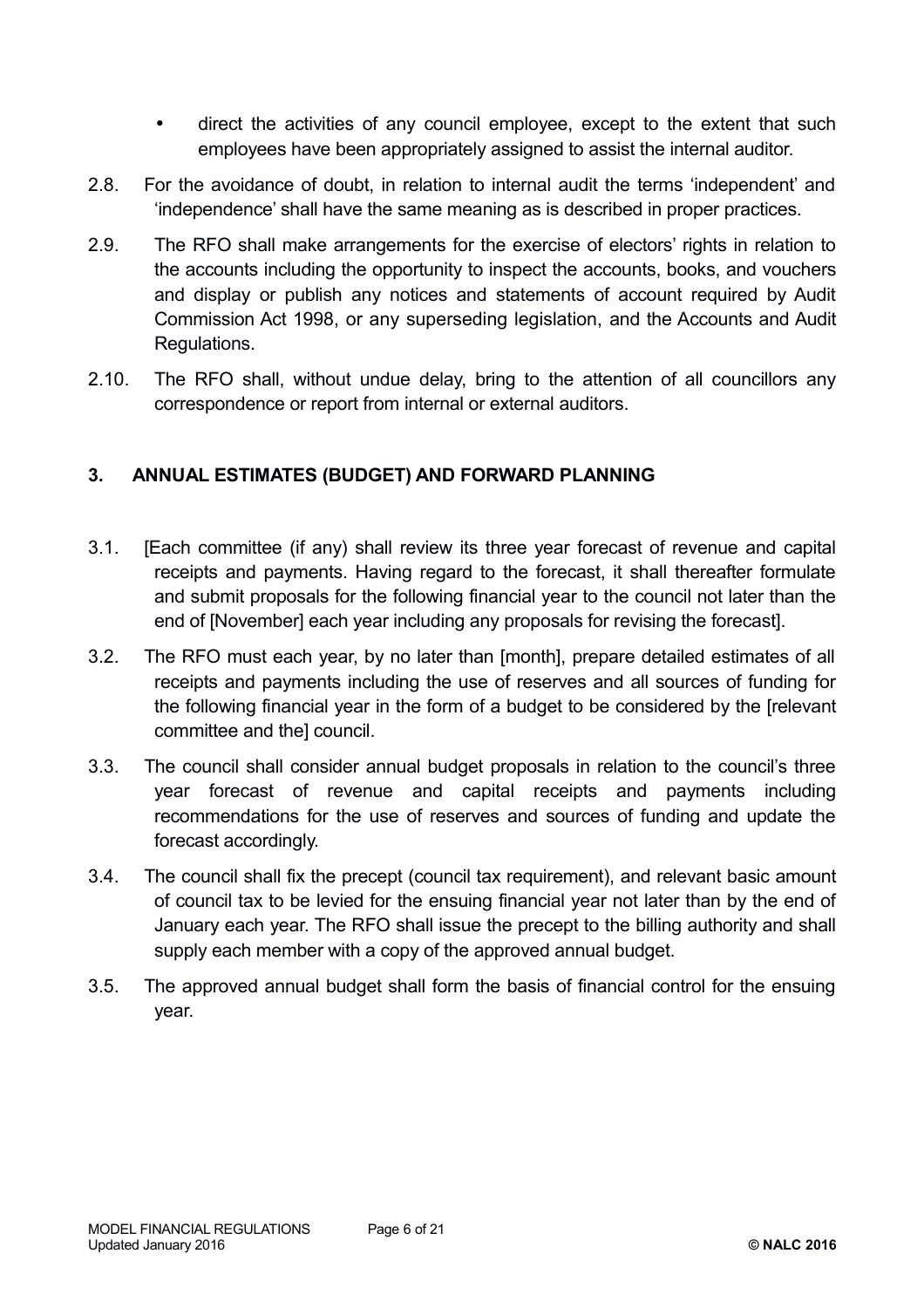## **4. BUDGETARY CONTROL AND AUTHORITY TO SPEND**

- 4.1. Expenditure on revenue items may be authorised up to the amounts included for that class of expenditure in the approved budget. This authority is to be determined by:
	- the council for all items over [£5,000]:
	- a duly delegated committee of the council for items over [£500]; or
	- the Clerk, in conjunction with Chairman of Council or Chairman of the appropriate committee, for any items below [£500].

Such authority is to be evidenced by a minute or by an authorisation slip duly signed by the Clerk, and where necessary also by the appropriate Chairman.

Contracts may not be disaggregated to avoid controls imposed by these regulations.

- 4.2. No expenditure may be authorised that will exceed the amount provided in the revenue budget for that class of expenditure other than by resolution of the council, or duly delegated committee. During the budget year and with the approval of council having considered fully the implications for public services, unspent and available amounts may be moved to other budget headings or to an earmarked reserve as appropriate ('virement').
- 4.3. Unspent provisions in the revenue or capital budgets for completed projects shall not be carried forward to a subsequent year.
- 4.4. The salary budgets are to be reviewed at least annually in [October] for the following financial year and such review shall be evidenced by a hard copy schedule signed by the Clerk and the Chairman of Council or relevant committee. The RFO will inform committees of any changes impacting on their budget requirement for the coming year in good time.
- 4.5. In cases of extreme risk to the delivery of council services, the clerk may authorise revenue expenditure on behalf of the council which in the clerk's judgement it is necessary to carry out. Such expenditure includes repair, replacement or other work, whether or not there is any budgetary provision for the expenditure, subject to a limit of [£500]. The Clerk shall report such action to the chairman as soon as possible and to the council as soon as practicable thereafter.
- 4.6. No expenditure shall be authorised in relation to any capital project and no contract entered into or tender accepted involving capital expenditure unless the council is satisfied that the necessary funds are available and the requisite borrowing approval has been obtained.
- 4.7. All capital works shall be administered in accordance with the council's standing orders and financial regulations relating to contracts.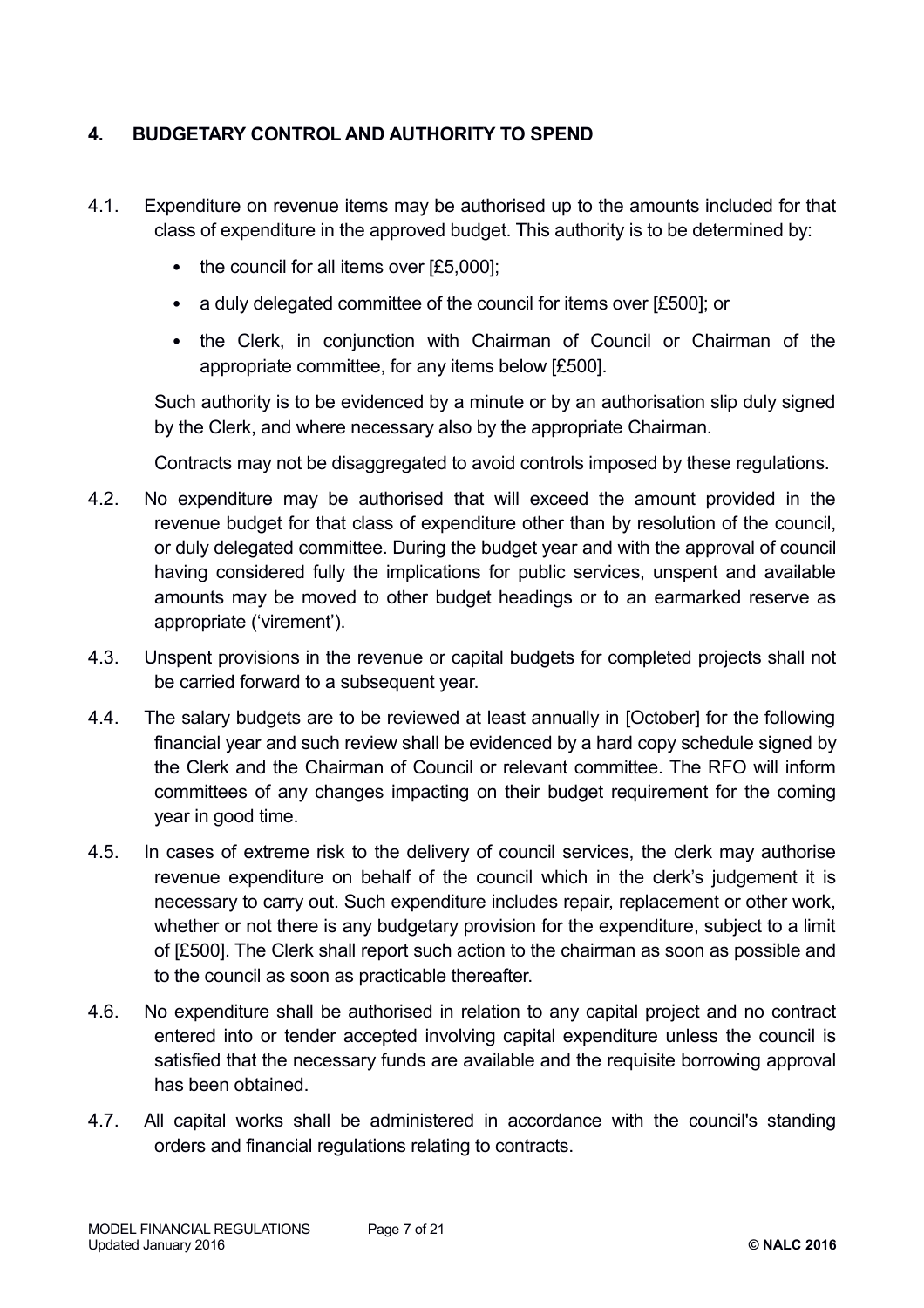- 4.8. The RFO shall regularly provide the council with a statement of receipts and payments to date under each head of the budgets, comparing actual expenditure to the appropriate date against that planned as shown in the budget. These statements are to be prepared at least at the end of each financial quarter and shall show explanations of material variances. For this purpose "material" shall be in excess of [£100] or [15%] of the budget.
- 4.9. Changes in earmarked reserves shall be approved by council as part of the budgetary control process.

### **5. BANKING ARRANGEMENTS AND AUTHORISATION OF PAYMENTS**

- 5.1. The council's banking arrangements, including the bank mandate, shall be made by the RFO and approved by the council; banking arrangements may not be delegated to a committee. They shall be regularly reviewed for safety and efficiency. [The council shall seek credit references in respect of members or employees who act as signatories.]
- 5.2. The RFO shall prepare a schedule of payments requiring authorisation, forming part of the Agenda for the Meeting and, together with the relevant invoices, present the schedule to council [or finance committee]. The council / committee shall review the schedule for compliance and, having satisfied itself shall authorise payment by a resolution of the council [or finance committee]. The approved schedule shall be ruled off and initialled by the Chairman of the Meeting. A detailed list of all payments shall be disclosed within or as an attachment to the minutes of the meeting at which payment was authorised. Personal payments (including salaries, wages, expenses and any payment made in relation to the termination of a contract of employment) may be summarised to remove public access to any personal information.
- 5.3. All invoices for payment shall be examined, verified and certified by the RFO to confirm that the work, goods or services to which each invoice relates has been received, carried out, examined and represents expenditure previously approved by the council.
- 5.4. The RFO shall examine invoices for arithmetical accuracy and analyse them to the appropriate expenditure heading. The RFO shall take all steps to pay all invoices submitted, and which are in order, at the next available council [or Finance Committee] meeting.
- 5.5. The Clerk and RFO shall have delegated authority to authorise the payment of items only in the following circumstances:
	- a) If a payment is necessary to avoid a charge to interest under the Late Payment of Commercial Debts (Interest) Act 1998, and the due date for payment is before the next scheduled Meeting of council, where the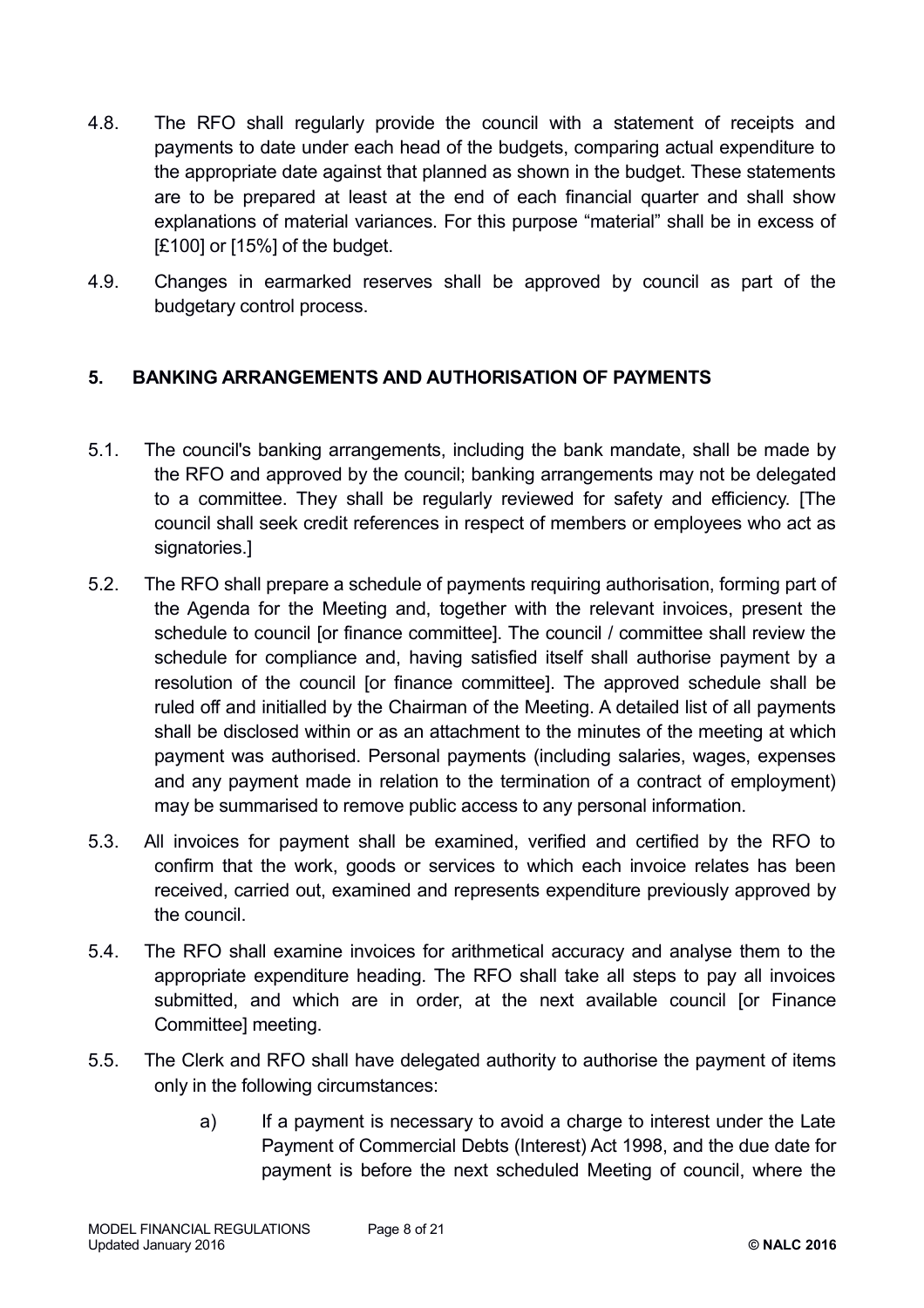Clerk and RFO certify that there is no dispute or other reason to delay payment, provided that a list of such payments shall be submitted to the next appropriate meeting of council [or finance committee];

- b) An expenditure item authorised under 5.6 below (continuing contracts and obligations) provided that a list of such payments shall be submitted to the next appropriate meeting of council for finance committee]; or
- c) fund transfers within the councils banking arrangements up to the sum of [£10,000], provided that a list of such payments shall be submitted to the next appropriate meeting of council [or finance committee].
- 5.6. For each financial year the Clerk and RFO shall draw up a list of due payments which arise on a regular basis as the result of a continuing contract, statutory duty, or obligation (such as but not exclusively) Salaries, PAYE and NI, Superannuation Fund and regular maintenance contracts and the like for which council [,or a duly authorised committee,] may authorise payment for the year provided that the requirements of regulation 4.1 (Budgetary Controls) are adhered to, provided also that a list of such payments shall be submitted to the next appropriate meeting of council [or Finance Committee].
- 5.7. A record of regular payments made under 5.6 above shall be drawn up and be signed by two members on each and every occasion when payment is authorised - thus controlling the risk of duplicated payments being authorised and / or made.
- 5.8. In respect of grants a duly authorised committee shall approve expenditure within any limits set by council and in accordance with any policy statement approved by council. Any Revenue or Capital Grant in excess of £5,000 shall before payment, be subject to ratification by resolution of the council.
- 5.9. Members are subject to the Code of Conduct that has been adopted by the council and shall comply with the Code and Standing Orders when a decision to authorise or instruct payment is made in respect of a matter in which they have a disclosable pecuniary or other interest, unless a dispensation has been granted.
- 5.10. The council will aim to rotate the duties of members in these Regulations so that onerous duties are shared out as evenly as possible over time.
- 5.11. Any changes in the recorded details of suppliers, such as bank account records, shall be approved in writing by a Member.

### **6. INSTRUCTIONS FOR THE MAKING OF PAYMENTS**

6.1. The council will make safe and efficient arrangements for the making of its payments.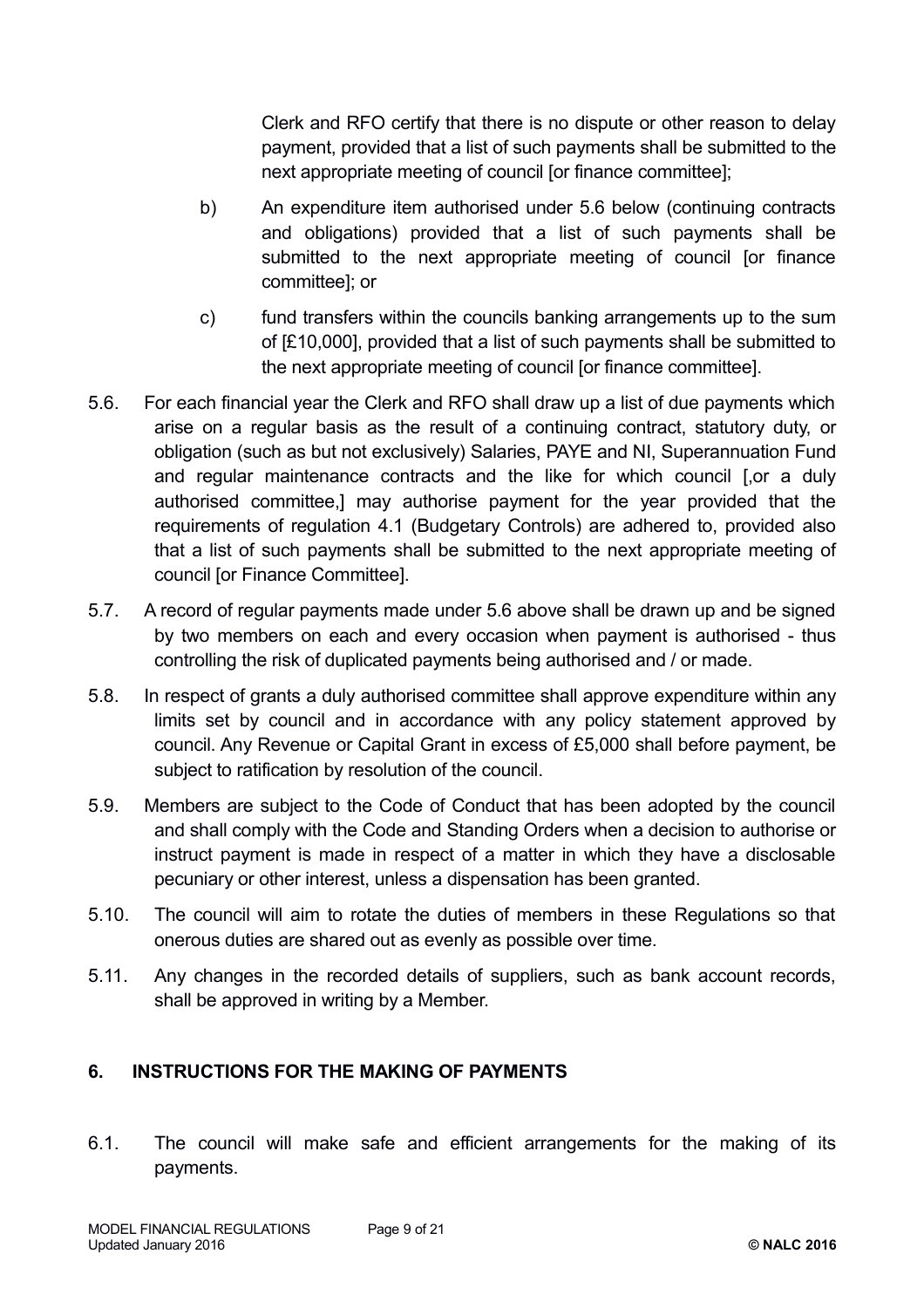- 6.2. Following authorisation under Financial Regulation 5 above, the council, a duly delegated committee or, if so delegated, the Clerk or RFO shall give instruction that a payment shall be made.
- 6.3. All payments shall be effected by cheque or other instructions to the council's bankers, or otherwise, in accordance with a resolution of council [or duly delegated committee].
- 6.4. Cheques or orders for payment drawn on the bank account in accordance with the schedule as presented to council or committee shall be signed by two members of council in accordance with a resolution instructing that payment. A member who is a bank signatory, having a connection by virtue of family or business relationships with the beneficiary of a payment, should not, under normal circumstances, be a signatory to the payment in question.
- 6.5. To indicate agreement of the details shown on the cheque or order for payment with the counterfoil and the invoice or similar documentation, the signatories shall each also initial the cheque counterfoil.
- 6.6. Cheques or orders for payment shall not normally be presented for signature other than at a council or committee meeting (including immediately before or after such a meeting). Any signatures obtained away from such meetings shall be reported to the council [or Finance Committee] at the next convenient meeting.
- 6.7. If thought appropriate by the council, payment for utility supplies (energy, telephone and water) and any National Non-Domestic Rates may be made by variable direct debit provided that the instructions are signed by two members and any payments are reported to council as made. The approval of the use of a variable direct debit shall be renewed by resolution of the council at least every two years.
- 6.8. If thought appropriate by the council, payment for certain items (principally salaries) may be made by banker's standing order provided that the instructions are signed, or otherwise evidenced by two members are retained and any payments are reported to council as made. The approval of the use of a banker's standing order shall be renewed by resolution of the council at least every two years.
- 6.9. If thought appropriate by the council, payment for certain items may be made by BACS or CHAPS methods provided that the instructions for each payment are signed, or otherwise evidenced, by two authorised bank signatories, are retained and any payments are reported to council as made. The approval of the use of BACS or CHAPS shall be renewed by resolution of the council at least every two years.
- 6.10. If thought appropriate by the council payment for certain items may be made by internet banking transfer provided evidence is retained showing which members approved the payment.
- 6.11. Where a computer requires use of a personal identification number (PIN) or other password(s), for access to the council's records on that computer, a note shall be made of the PIN and Passwords and shall be handed to and retained by the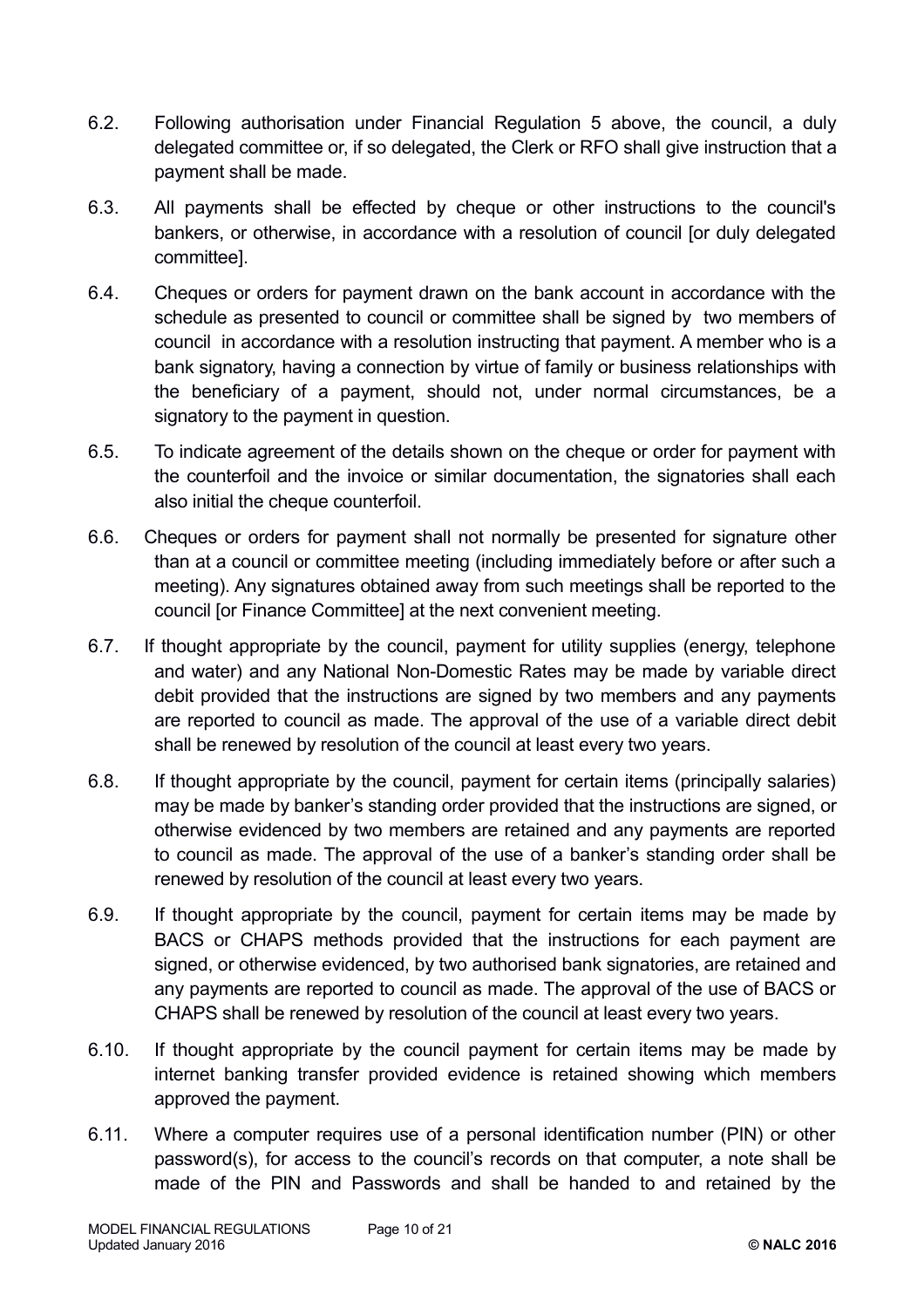Chairman of Council in a sealed dated envelope. This envelope may not be opened other than in the presence of two other councillors. After the envelope has been opened, in any circumstances, the PIN and / or passwords shall be changed as soon as practicable. The fact that the sealed envelope has been opened, in whatever circumstances, shall be reported to all members immediately and formally to the next available meeting of the council. This will not be required for a member's personal computer used only for remote authorisation of bank payments.

- 6.12. No employee or councillor shall disclose any PIN or password, relevant to the working of the council or its bank accounts, to any person not authorised in writing by the council or a duly delegated committee.
- 6.13. Regular back-up copies of the records on any computer shall be made and shall be stored securely away from the computer in question, and preferably off site.
- 6.14. The council, and any members using computers for the council's financial business, shall ensure that anti-virus, anti-spyware and firewall software with automatic updates, together with a high level of security, is used.
- 6.15. Where internet banking arrangements are made with any bank, the Clerk [RFO] shall be appointed as the Service Administrator. The bank mandate approved by the council shall identify a number of councillors who will be authorised to approve transactions on those accounts. The bank mandate will state clearly the amounts of payments that can be instructed by the use of the Service Administrator alone, or by the Service Administrator with a stated number of approvals.
- 6.16. Access to any internet banking accounts will be directly to the access page (which may be saved under "favourites"), and not through a search engine or e-mail link. Remembered or saved passwords facilities must not be used on any computer used for council banking work. Breach of this Regulation will be treated as a very serious matter under these regulations.
- 6.17. Changes to account details for suppliers, which are used for internet banking may only be changed on written hard copy notification by the supplier and supported by hard copy authority for change signed by [two of] the Clerk [the RFO][a member]. A programme of regular checks of standing data with suppliers will be followed.
- 6.18. Any Debit Card issued for use will be specifically restricted to the Clerk [and the RFO] and will also be restricted to a single transaction maximum value of [£500] unless authorised by council or finance committee in writing before any order is placed.
- 6.19. A pre-paid debit card may be issued to employees with varying limits. These limits will be set by the council [Finance Committee]. Transactions and purchases made will be reported to the [council] [relevant committee] and authority for topping-up shall be at the discretion of the [council] [relevant committee].
- 6.20. Any corporate credit card or trade card account opened by the council will be specifically restricted to use by the Clerk [and RFO] and shall be subject to automatic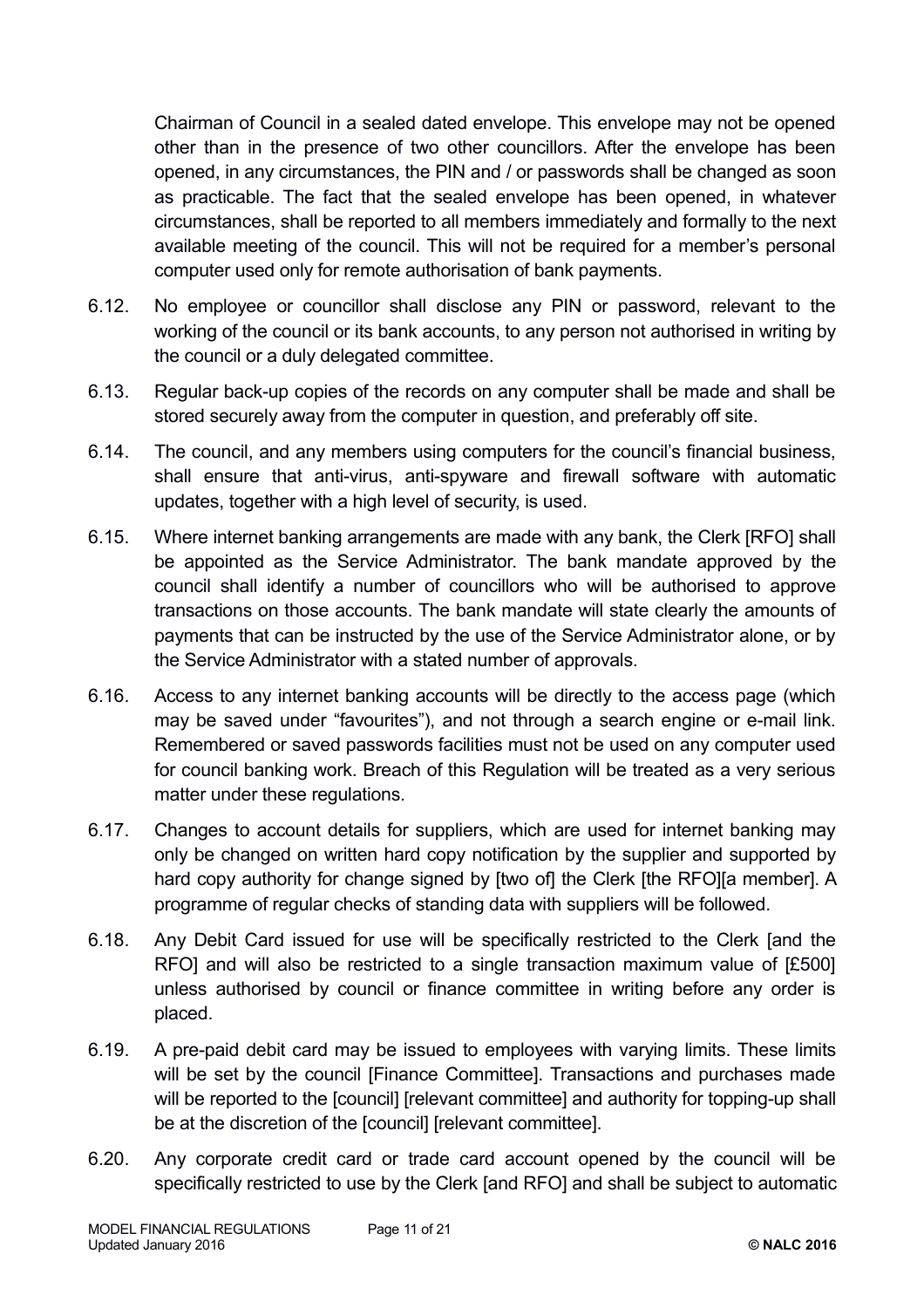payment in full at each month-end. Personal credit or debit cards of members or staff shall not be used under any circumstances.

6.21. The council will not maintain any form of cash float. All cash received must be banked intact. Any payments made in cash by the Clerk [or RFO] (for example for postage or minor stationery items) shall be refunded on a regular basis, at least quarterly.

*OR* 

- 6.22. [The RFO may provide petty cash to officers for the purpose of defraying operational and other expenses. Vouchers for payments made shall be forwarded to the RFO with a claim for reimbursement.
	- a) The RFO shall maintain a petty cash float of [£250] for the purpose of defraying operational and other expenses. Vouchers for payments made from petty cash shall be kept to substantiate the payment.
	- b) Income received must not be paid into the petty cash float but must be separately banked, as provided elsewhere in these regulations.
	- c) Payments to maintain the petty cash float shall be shown separately on the schedule of payments presented to council under 5.2 above.]

# **7. PAYMENT OF SALARIES**

- 7.1. As an employer, the council shall make arrangements to meet fully the statutory requirements placed on all employers by PAYE and National Insurance legislation. The payment of all salaries shall be made in accordance with payroll records and the rules of PAYE and National Insurance currently operating, and salary rates shall be as agreed by council, or duly delegated committee.
- 7.2. Payment of salaries and payment of deductions from salary such as may be required to be made for tax, national insurance and pension contributions, or similar statutory or discretionary deductions must be made in accordance with the payroll records and on the appropriate dates stipulated in employment contracts, provided that each payment is reported to the next available council meeting, as set out in these regulations above.
- 7.3. No changes shall be made to any employee's pay, emoluments, or terms and conditions of employment without the prior consent of the [council] [relevant committee].
- 7.4. Each and every payment to employees of net salary and to the appropriate creditor of the statutory and discretionary deductions shall be recorded in a separate confidential record (confidential cash book). This confidential record is not open to inspection or review (under the Freedom of Information Act 2000 or otherwise) other than: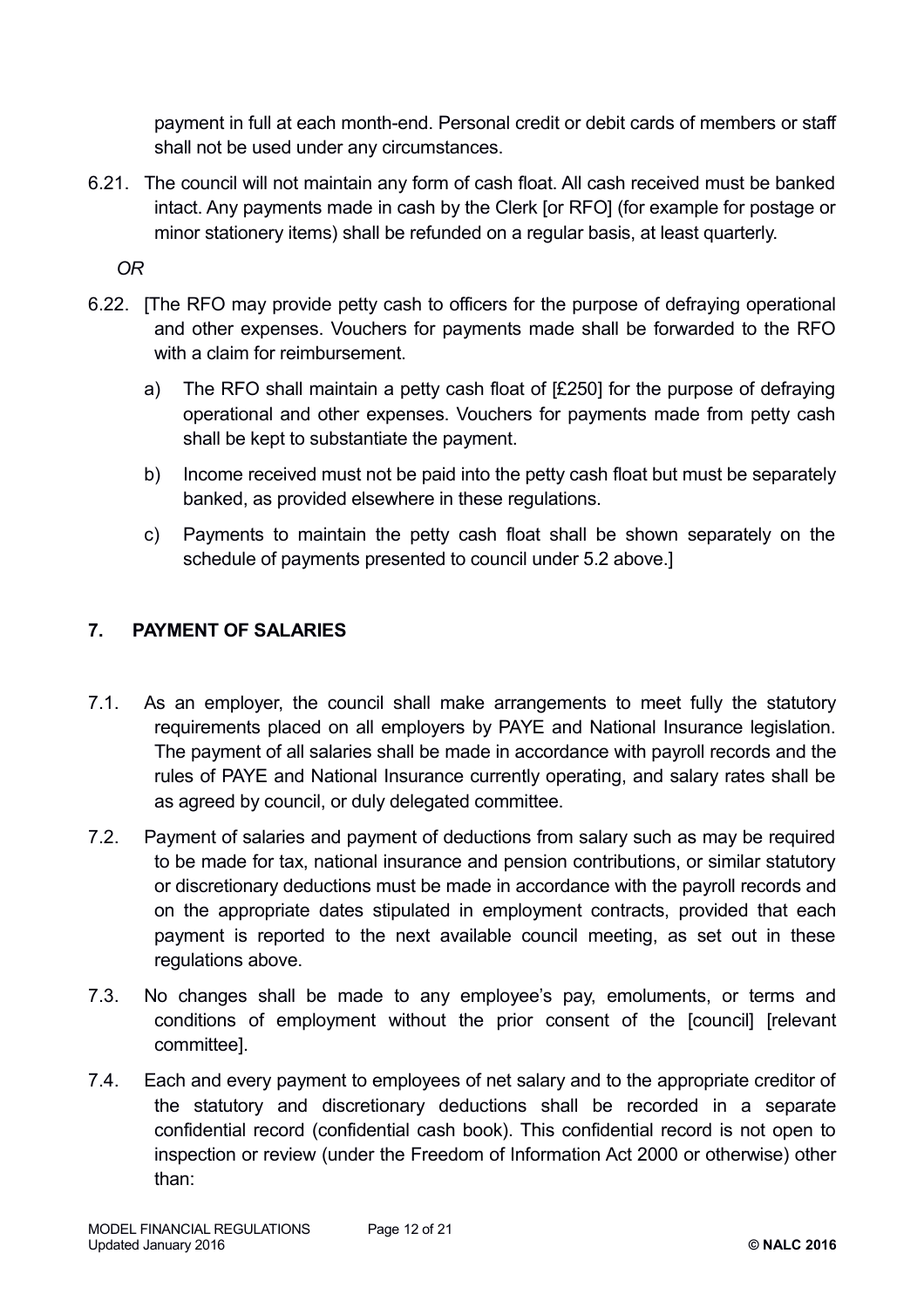- a) by any councillor who can demonstrate a need to know;
- b) by the internal auditor;
- c) by the external auditor; or
- d) by any person authorised under Audit Commission Act 1998, or any superseding legislation.
- 7.5. The total of such payments in each calendar month shall be reported with all other payments as made as may be required under these Financial Regulations, to ensure that only payments due for the period have actually been paid.
- 7.6. An effective system of personal performance management should be maintained for the senior officers.
- 7.7. Any termination payments shall be supported by a clear business case and reported to the council. Termination payments shall only be authorised by council.
- 7.8. Before employing interim staff the council must consider a full business case.

### **8. LOANS AND INVESTMENTS**

- 8.1. All borrowings shall be effected in the name of the council, after obtaining any necessary borrowing approval. Any application for borrowing approval shall be approved by Council as to terms and purpose. The application for borrowing approval, and subsequent arrangements for the loan shall only be approved by full council.
- 8.2. Any financial arrangement which does not require formal borrowing approval from the Secretary of State/Welsh Assembly Government (such as Hire Purchase or Leasing of tangible assets) shall be subject to approval by the full council. In each case a report in writing shall be provided to council in respect of value for money for the proposed transaction.
- 8.3. The council will arrange with the council's banks and investment providers for the sending of a copy of each statement of account to the Chairman of the council at the same time as one is issued to the Clerk or RFO.
- 8.4. All loans and investments shall be negotiated in the name of the council and shall be for a set period in accordance with council policy.
- 8.5. The council shall consider the need for an Investment Strategy and Policy which, if drawn up, shall be in accordance with relevant regulations, proper practices and guidance. Any Strategy and Policy shall be reviewed by the council at least annually.
- 8.6. All investments of money under the control of the council shall be in the name of the council.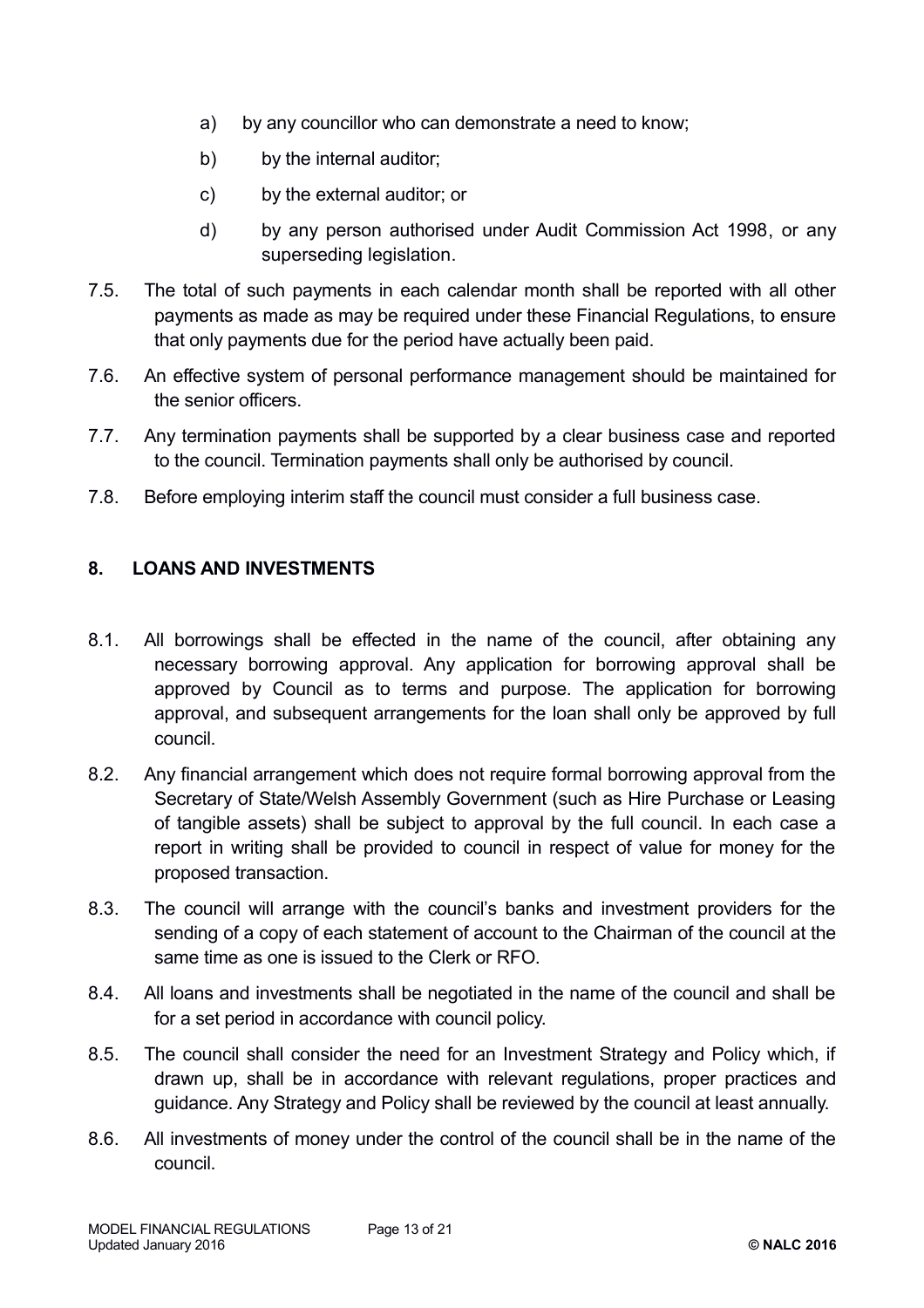- 8.7. All investment certificates and other documents relating thereto shall be retained in the custody of the RFO.
- 8.8. Payments in respect of short term or long term investments, including transfers between bank accounts held in the same bank, or branch, shall be made in accordance with Regulation 5 (Authorisation of payments) and Regulation 6 (Instructions for payments).

#### **9. INCOME**

- 9.1. The collection of all sums due to the council shall be the responsibility of and under the supervision of the RFO.
- 9.2. Particulars of all charges to be made for work done, services rendered or goods supplied shall be agreed annually by the council, notified to the RFO and the RFO shall be responsible for the collection of all accounts due to the council.
- 9.3. The council will review all fees and charges at least annually, following a report of the Clerk.
- 9.4. Any sums found to be irrecoverable and any bad debts shall be reported to the council and shall be written off in the year.
- 9.5. All sums received on behalf of the council shall be banked intact as directed by the RFO. In all cases, all receipts shall be deposited with the council's bankers with such frequency as the RFO considers necessary.
- 9.6. The origin of each receipt shall be entered on the paying-in slip.
- 9.7. Personal cheques shall not be cashed out of money held on behalf of the council.
- 9.8. The RFO shall promptly complete any VAT Return that is required. Any repayment claim due in accordance with VAT Act 1994 section 33 shall be made at least annually coinciding with the financial year end.
- 9.9. Where any significant sums of cash are regularly received by the council, the RFO shall take such steps as are agreed by the council to ensure that more than one person is present when the cash is counted in the first instance, that there is a reconciliation to some form of control such as ticket issues, and that appropriate care is taken in the security and safety of individuals banking such cash.
- 9.10. [Any income arising which is the property of a charitable trust shall be paid into a charitable bank account. Instructions for the payment of funds due from the charitable trust to the council (to meet expenditure already incurred by the authority) will be given by the Managing Trustees of the charity meeting separately from any council meeting (see also Regulation 16 below)].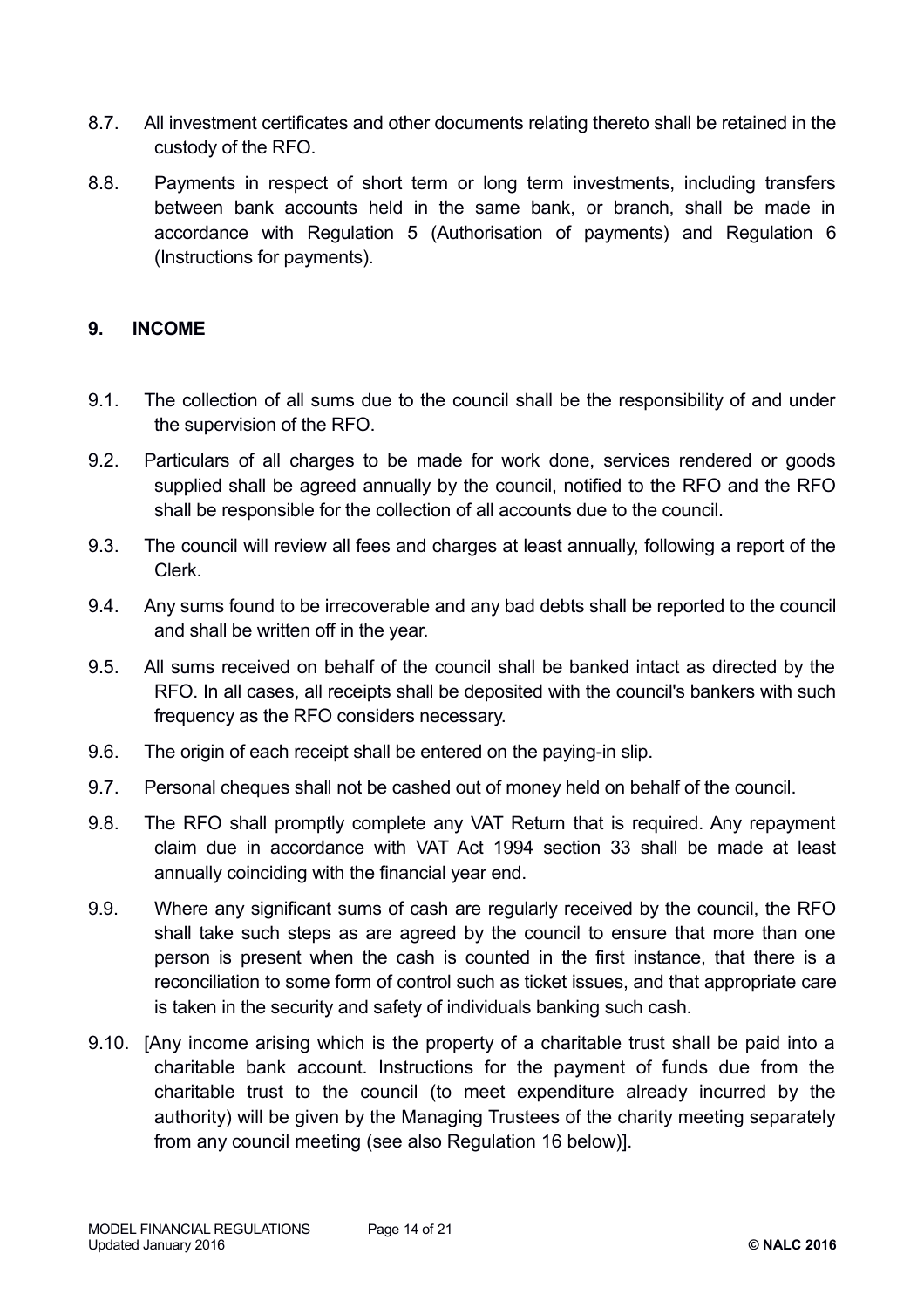### **10. ORDERS FOR WORK, GOODS AND SERVICES**

- 10.1. An official order or letter shall be issued for all work, goods and services unless a formal contract is to be prepared or an official order would be inappropriate. Copies of orders shall be retained.
- 10.2. Order books shall be controlled by the RFO.
- 10.3. All members and officers are responsible for obtaining value for money at all times. An officer issuing an official order shall ensure as far as reasonable and practicable that the best available terms are obtained in respect of each transaction, usually by obtaining three or more quotations or estimates from appropriate suppliers, subject to any *de minimis* provisions in Regulation 11.1 below.
- 10.4. A member may not issue an official order or make any contract on behalf of the council.
- 10.5. The RFO shall verify the lawful nature of any proposed purchase before the issue of any order, and in the case of new or infrequent purchases or payments, the RFO shall ensure that the statutory authority shall be reported to the meeting at which the order is approved so that the minutes can record the power being used.

#### **11. CONTRACTS**

- 11.1. Procedures as to contracts are laid down as follows:
	- a. Every contract shall comply with these financial regulations, and no exceptions shall be made otherwise than in an emergency provided that this regulation need not apply to contracts which relate to items (i) to (vi) below:
		- i. for the supply of gas, electricity, water, sewerage and telephone services;
		- ii. for specialist services such as are provided by solicitors, accountants, surveyors and planning consultants;
		- iii. for work to be executed or goods or materials to be supplied which consist of repairs to or parts for existing machinery or equipment or plant;
		- iv. for work to be executed or goods or materials to be supplied which constitute an extension of an existing contract by the council;
		- v. for additional audit work of the external auditor up to an estimated value of £500 (in excess of this sum the Clerk and RFO shall act after consultation with the Chairman and Vice Chairman of council); and
		- vi. for goods or materials proposed to be purchased which are proprietary articles and / or are only sold at a fixed price.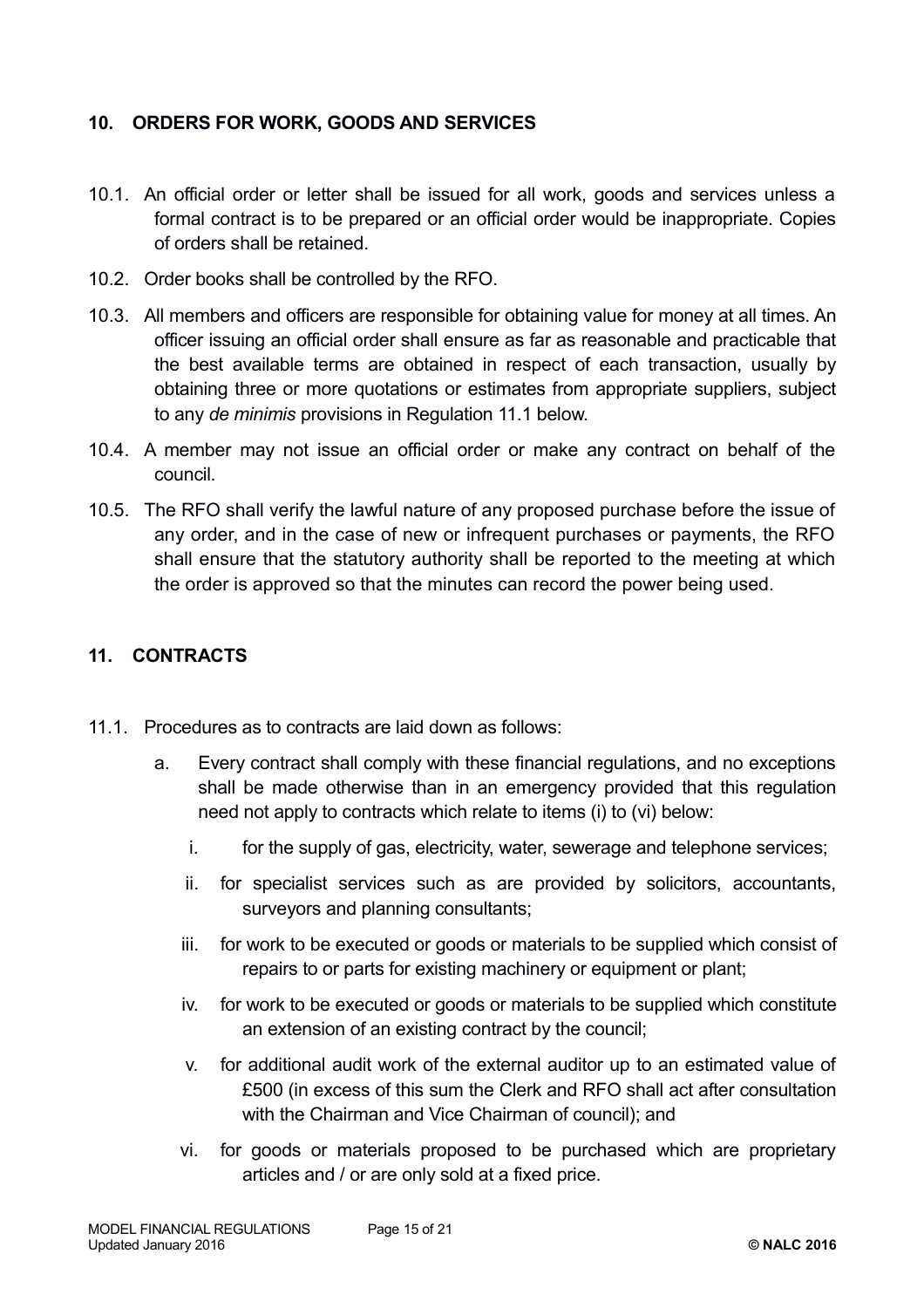- b. Where the council intends to procure or award a public supply contract, public service contract or public works contract as defined by The Public Contracts Regulations 2015 ("the Regulations") which is valued at £25,000 or more, the council shall comply with the relevant requirements of the Regulations<sup>[2](#page-15-0)</sup>.
- c. The full requirements of The Regulations, as applicable, shall be followed in respect of the tendering and award of a public supply contract, public service contract or public works contract which exceed thresholds in The Regulations set by the Public Contracts Directive 2014/24/EU (which may change from time to time)<sup>[3](#page-15-1)</sup>.
- d. When applications are made to waive financial regulations relating to contracts to enable a price to be negotiated without competition the reason shall be embodied in a recommendation to the council.
- e. Such invitation to tender shall state the general nature of the intended contract and the Clerk shall obtain the necessary technical assistance to prepare a specification in appropriate cases. The invitation shall in addition state that tenders must be addressed to the Clerk in the ordinary course of post. Each tendering firm shall be supplied with a specifically marked envelope in which the tender is to be sealed and remain sealed until the prescribed date for opening tenders for that contract.
- f. All sealed tenders shall be opened at the same time on the prescribed date by the Clerk in the presence of at least one member of council.
- g. Any invitation to tender issued under this regulation shall be subject to Standing Orders[], <sup>[4](#page-15-2)</sup> [insert reference of the council's relevant standing order] and shall refer to the terms of the Bribery Act 2010.
- h. When it is to enter into a contract of less than £25,000 in value for the supply of goods or materials or for the execution of works or specialist services other than such goods, materials, works or specialist services as are excepted as set out in paragraph (a) the Clerk or RFO shall obtain 3 quotations (priced descriptions of the proposed supply); where the value is below [£3,000] and above [£100] the Clerk or RFO shall strive to obtain 3 estimates. Otherwise, Regulation 10.3 above shall apply.
- i. The council shall not be obliged to accept the lowest or any tender, quote or estimate.

<span id="page-15-0"></span><sup>2</sup> The Regulations require councils to use the Contracts Finder website to advertise contract opportunities, set out the procedures to be followed in awarding new contracts and to publicise the award of new contracts

<span id="page-15-1"></span><sup>3</sup> Thresholds currently applicable are:

a. For public supply and public service contracts 209,000 Euros (£164,176)

b. For public works contracts 5,225,000 Euros (£4,104,394)

<span id="page-15-2"></span><sup>4</sup> Based on NALC's model standing order 18d in Local Councils Explained © 2013 National Association of Local Councils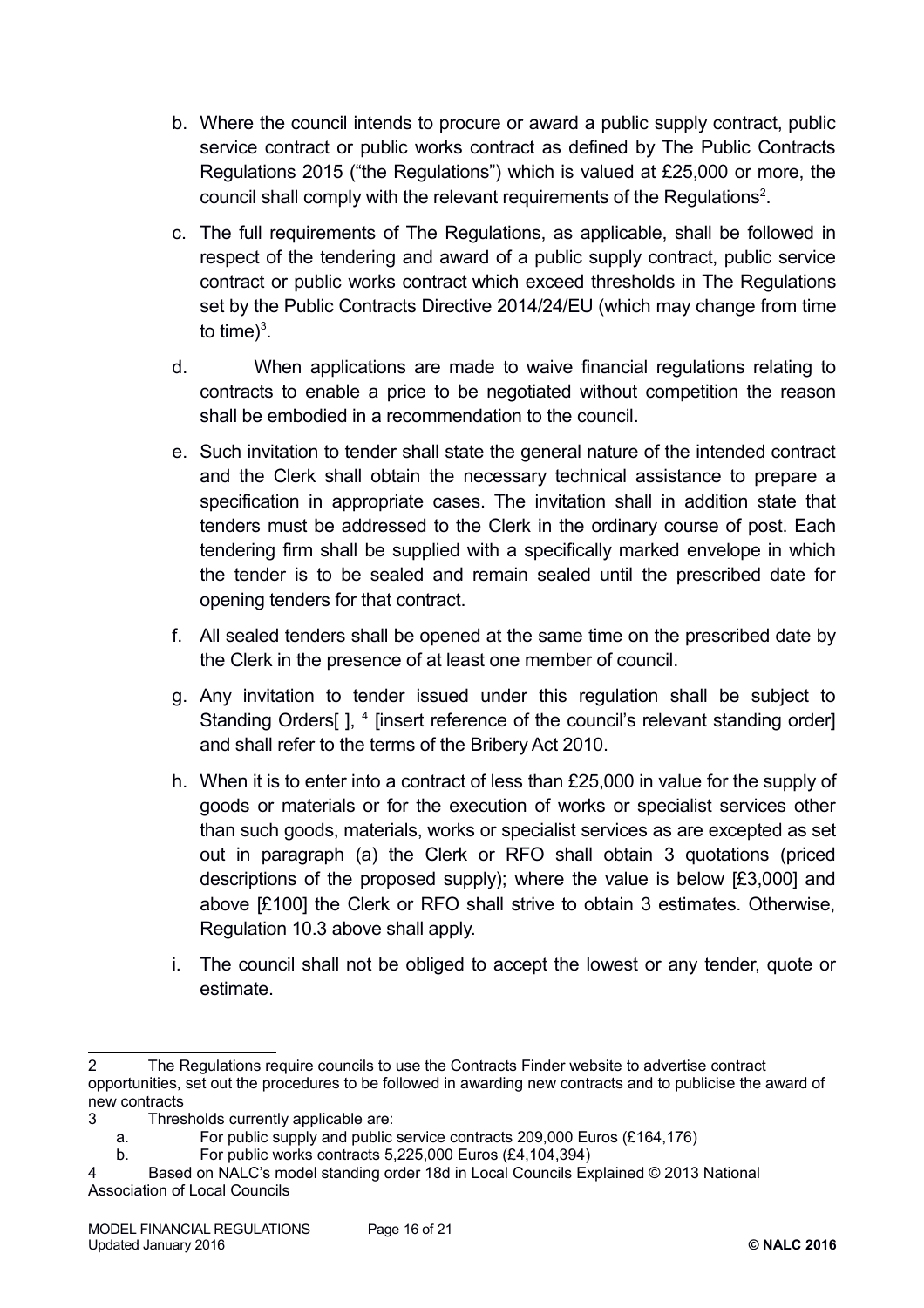j. Should it occur that the council, or duly delegated committee, does not accept any tender, quote or estimate, the work is not allocated and the council requires further pricing, provided that the specification does not change, no person shall be permitted to submit a later tender, estimate or quote who was present when the original decision making process was being undertaken.

# **12. [PAYMENTS UNDER CONTRACTS FOR BUILDING OR OTHER CONSTRUCTION WORKS (PUBLIC WORKS CONTRACTS)**

- 12.1. Payments on account of the contract sum shall be made within the time specified in the contract by the RFO upon authorised certificates of the architect or other consultants engaged to supervise the contract (subject to any percentage withholding as may be agreed in the particular contract).
- 12.2. Where contracts provide for payment by instalments the RFO shall maintain a record of all such payments. In any case where it is estimated that the total cost of work carried out under a contract, excluding agreed variations, will exceed the contract sum of 5% or more a report shall be submitted to the council.
- 12.3. Any variation to a contract or addition to or omission from a contract must be approved by the council and Clerk to the contractor in writing, the council being informed where the final cost is likely to exceed the financial provision.]

# **13. [STORES AND EQUIPMENT**

- 13.1. The officer in charge of each section shall be responsible for the care and custody of stores and equipment in that section.
- 13.2. Delivery notes shall be obtained in respect of all goods received into store or otherwise delivered and goods must be checked as to order and quality at the time delivery is made.
- 13.3. Stocks shall be kept at the minimum levels consistent with operational requirements.
- 13.4. The RFO shall be responsible for periodic checks of stocks and stores at least annually.]

### **14. ASSETS, PROPERTIES AND ESTATES**

14.1. The Clerk shall make appropriate arrangements for the custody of all title deeds and Land Registry Certificates of properties held by the council. The RFO shall ensure a record is maintained of all properties held by the council, recording the location, extent, plan, reference, purchase details, nature of the interest, tenancies granted,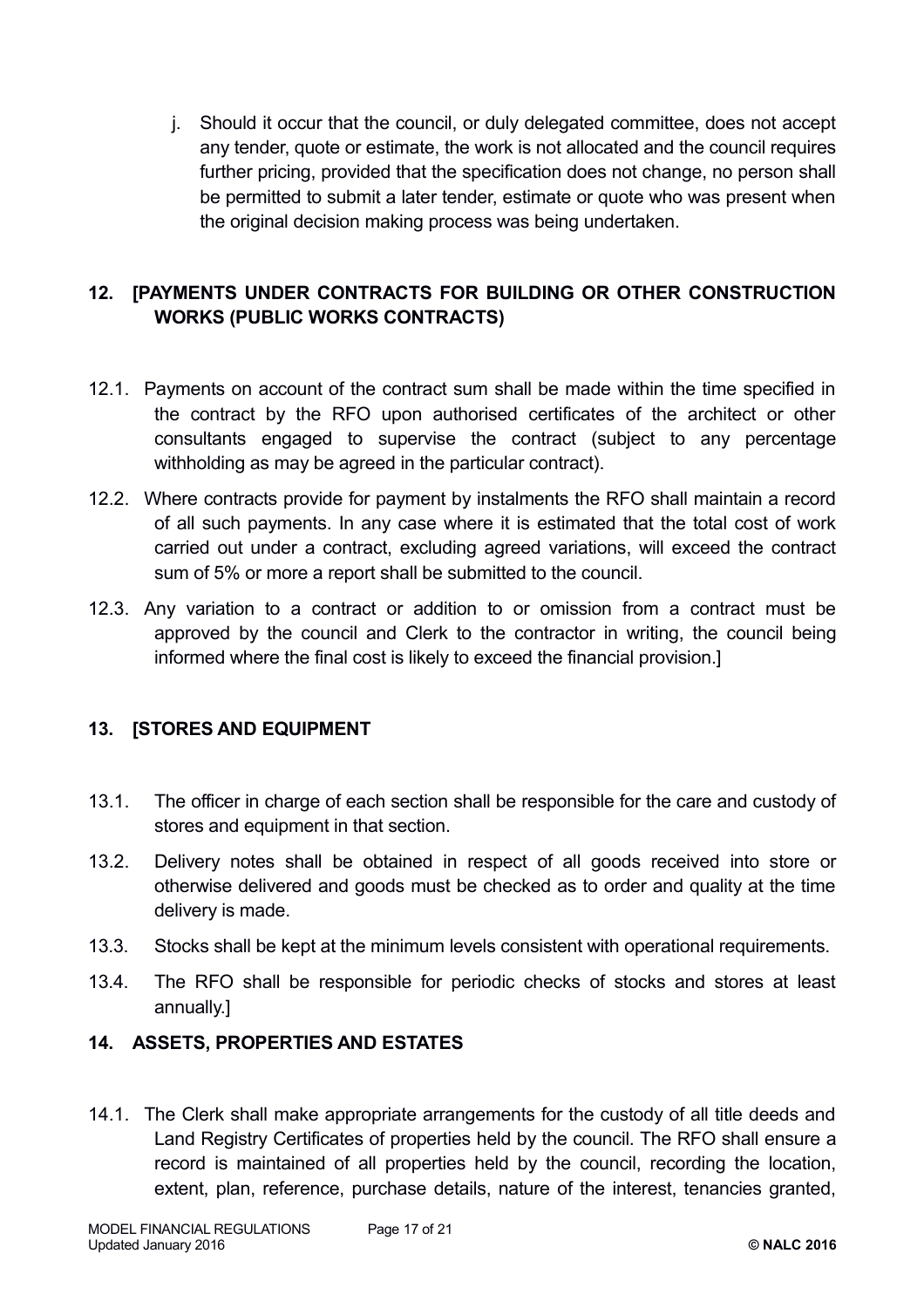rents payable and purpose for which held in accordance with Accounts and Audit Regulations.

- 14.2. No tangible moveable property shall be purchased or otherwise acquired, sold, leased or otherwise disposed of, without the authority of the council, together with any other consents required by law, save where the estimated value of any one item of tangible movable property does not exceed [£250].
- 14.3. No real property (interests in land) shall be sold, leased or otherwise disposed of without the authority of the council, together with any other consents required by law. In each case a report in writing shall be provided to council in respect of valuation and surveyed condition of the property (including matters such as planning permissions and covenants) together with a proper business case (including an adequate level of consultation with the electorate).
- 14.4. No real property (interests in land) shall be purchased or acquired without the authority of the full council. In each case a report in writing shall be provided to council in respect of valuation and surveyed condition of the property (including matters such as planning permissions and covenants) together with a proper business case (including an adequate level of consultation with the electorate).
- 14.5. Subject only to the limit set in Regulation 14.2 above, no tangible moveable property shall be purchased or acquired without the authority of the full council. In each case a report in writing shall be provided to council with a full business case.
- 14.6. The RFO shall ensure that an appropriate and accurate Register of Assets and Investments is kept up to date. The continued existence of tangible assets shown in the Register shall be verified at least annually, possibly in conjunction with a health and safety inspection of assets.

### **15. INSURANCE**

- 15.1. Following the annual risk assessment (per Regulation 17), the RFO shall effect all insurances and negotiate all claims on the council's insurers [in consultation with the Clerk].
- 15.2. [The Clerk shall give prompt notification to the RFO of all new risks, properties or vehicles which require to be insured and of any alterations affecting existing insurances.]
- 15.3. The RFO shall keep a record of all insurances effected by the council and the property and risks covered thereby and annually review it.
- 15.4. The RFO shall be notified of any loss liability or damage or of any event likely to lead to a claim, and shall report these to council at the next available meeting.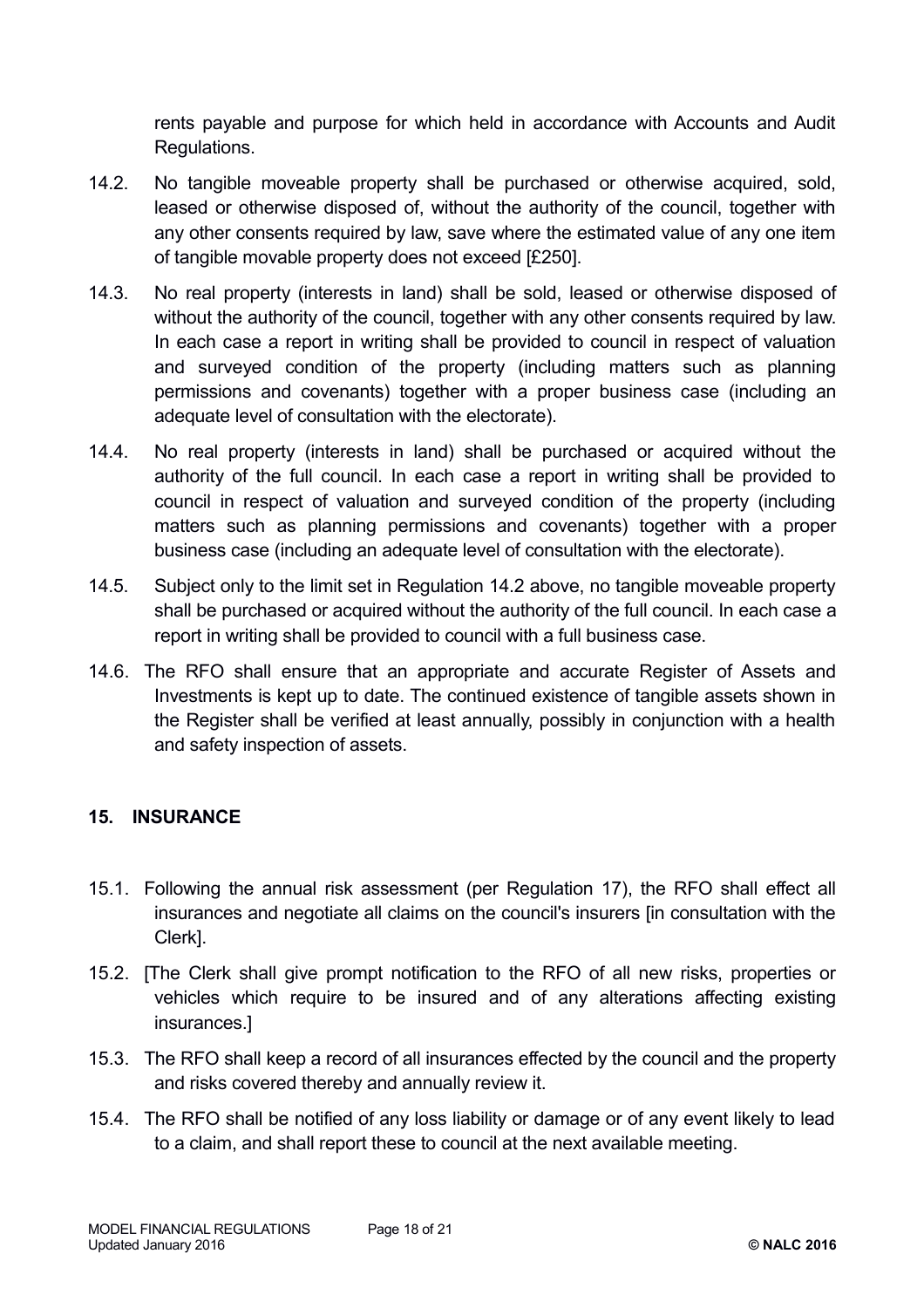15.5. All appropriate members and employees of the council shall be included in a suitable form of security or fidelity guarantee insurance which shall cover the maximum risk exposure as determined [annually] by the council, or duly delegated committee.

## **16. [CHARITIES**

16.1. Where the council is sole managing trustee of a charitable body the Clerk and RFO shall ensure that separate accounts are kept of the funds held on charitable trusts and separate financial reports made in such form as shall be appropriate, in accordance with Charity Law and legislation, or as determined by the Charity Commission. The Clerk and RFO shall arrange for any audit or independent examination as may be required by Charity Law or any Governing Document.]

#### **17. RISK MANAGEMENT**

- 17.1. The council is responsible for putting in place arrangements for the management of risk. The Clerk [with the RFO] shall prepare, for approval by the council, risk management policy statements in respect of all activities of the council. Risk policy statements and consequential risk management arrangements shall be reviewed by the council at least annually.
- 17.2. When considering any new activity, the Clerk [with the RFO] shall prepare a draft risk assessment including risk management proposals for consideration and adoption by the council.

#### **18. SUSPENSION AND REVISION OF FINANCIAL REGULATIONS**

- 18.1. It shall be the duty of the council to review the Financial Regulations of the council from time to time. The Clerk shall make arrangements to monitor changes in legislation or proper practices and shall advise the council of any requirement for a consequential amendment to these Financial Regulations.
- 18.2. The council may, by resolution of the council duly notified prior to the relevant meeting of council, suspend any part of these Financial Regulations provided that reasons for the suspension are recorded and that an assessment of the risks arising has been drawn up and presented in advance to all members of council.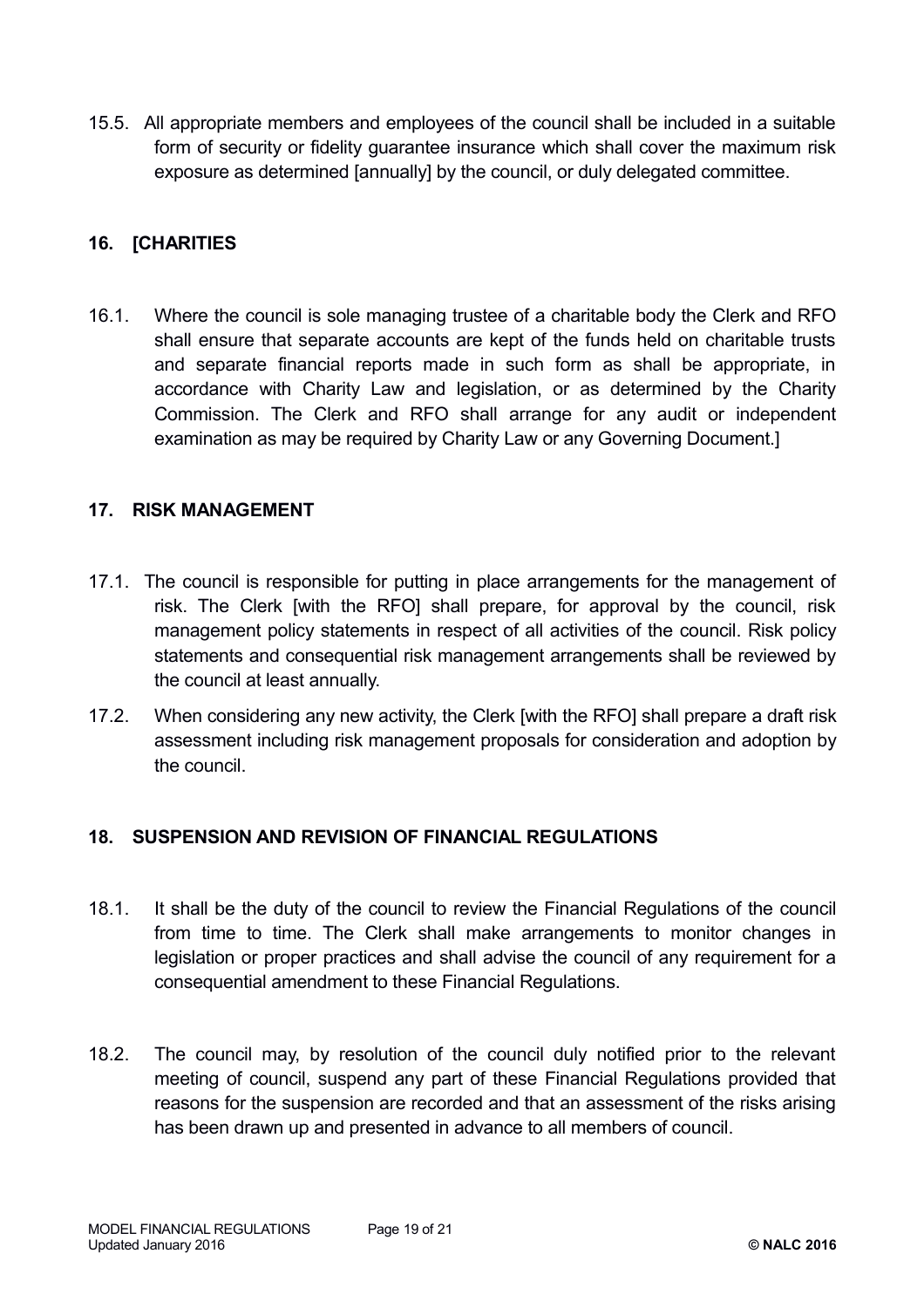MODEL FINANCIAL REGULATIONS Page 20 of 21 Updated January 2016 **© NALC 2016**

\* \* \*